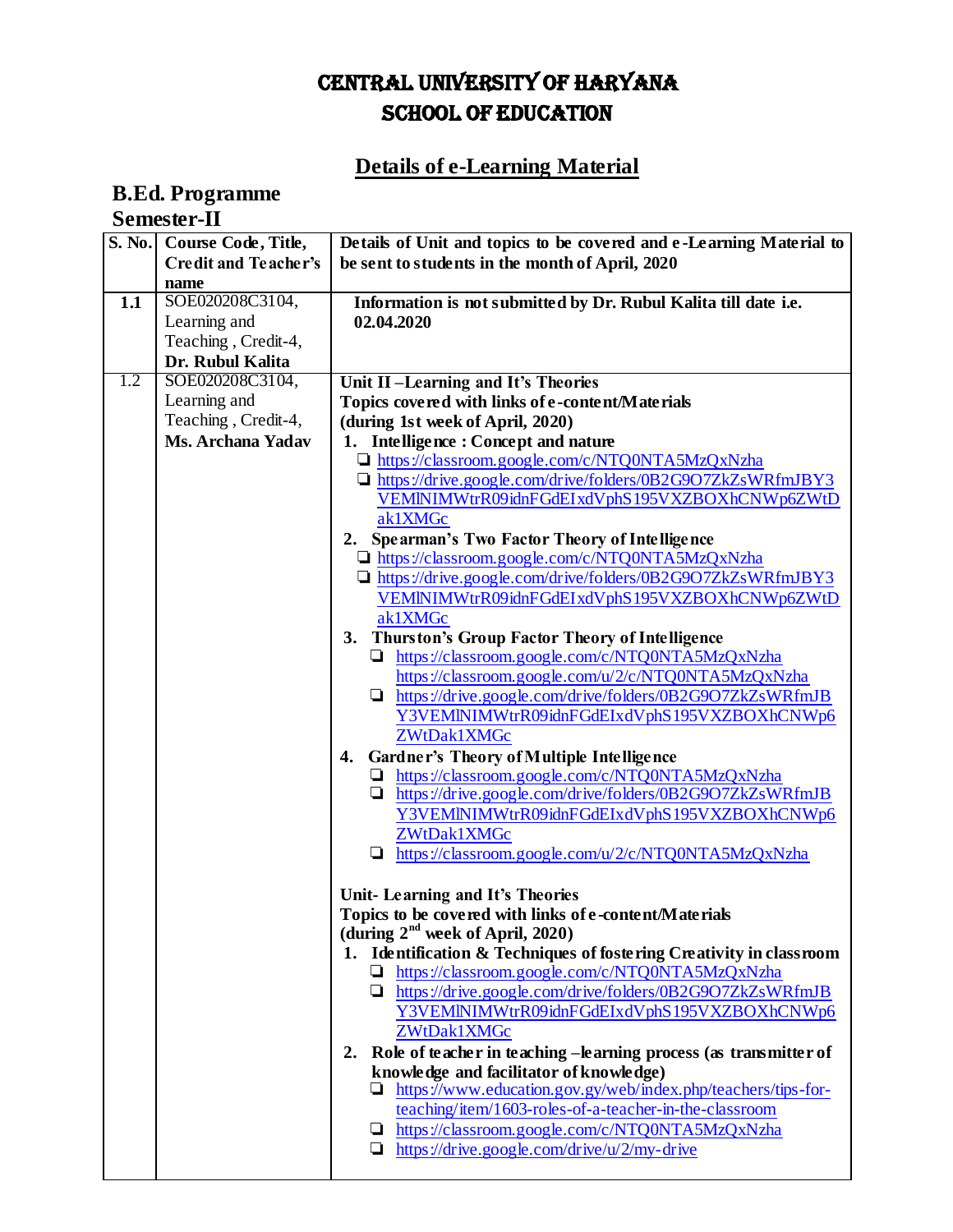|     |                      | 3. Professional ethics of Teachers                                                                                           |
|-----|----------------------|------------------------------------------------------------------------------------------------------------------------------|
|     |                      | https://schooleducation.mizoram.gov.in/uploads/attachments/b80                                                               |
|     |                      | 0d1de2cb6ee87c08e100993f2d8dd/posts-10-code-of-                                                                              |
|     |                      | professional-ethics-for-teachers.pdf                                                                                         |
|     |                      | https://classroom.google.com/c/NTQ0NTA5MzQxNzha                                                                              |
|     |                      | https://classroom.google.com/u/2/c/NTQ0NTA5MzQxNzha                                                                          |
|     |                      | 4. Skills & Competencies of 21 century teachers                                                                              |
|     |                      | https://en.wikipedia.org/wiki/21st_century_skills                                                                            |
|     |                      | https://classroom.google.com/c/NTQ0NTA5MzQxNzha<br>⊔                                                                         |
|     |                      | https://classroom.google.com/u/0/c/NTQxMDY3NTEzNDNa<br>⊔                                                                     |
|     |                      | <b>Teaching as a Profession</b><br>5.                                                                                        |
|     |                      | https://classroom.google.com/c/NTQ0NTA5MzQxNzha<br>⊔                                                                         |
|     |                      | https://drive.google.com/drive/folders/0B2G9O7ZkZsWRfmJB                                                                     |
|     |                      | Y3VEMINIMWtrR09idnFGdEIxdVphS195VXZBOXhCNWp6                                                                                 |
|     |                      | ZWtDak1XMGc                                                                                                                  |
| 2.1 | SOE020209C3104,      | Unit-III                                                                                                                     |
|     |                      |                                                                                                                              |
|     | Knowledge and        | Topics to be covered with links of e-content/Materials                                                                       |
|     | Curriculum, Credit-4 |                                                                                                                              |
|     |                      | 1. Factors affecting<br>curriculum i.e. Philosophical, Sociological,                                                         |
|     | Dr. Pramod Joshi     | Psychological, Historical                                                                                                    |
|     |                      | https://classroom.google.com/u/1/c/NDMxMzMzNjc1OTla/p/N<br>豪                                                                 |
|     |                      | TgxNTQ1MTUwNjRa/details                                                                                                      |
|     |                      | 2. Types of Curriculum(ENGLISH)                                                                                              |
|     |                      | https://classroom.google.com/u/1/c/NDMxMzMzNjc1OTla/p/N                                                                      |
|     |                      | TgxNDU2MTU1MTVa/details                                                                                                      |
|     |                      |                                                                                                                              |
|     |                      | <b>UNIT-IV</b>                                                                                                               |
|     |                      | Topics to be covered with links of e-content/Materials<br>1. Meaning, Concept, Need and Importance of Curriculum development |
|     |                      | https://classroom.google.com/u/1/c/NDMxMzMzNjc1OTla/p/N<br>❖                                                                 |
|     |                      | TgxNTY0NTAyMjZa/details                                                                                                      |
|     |                      | 2. Principles of curriculum development                                                                                      |
|     |                      | V https://classroom.google.com/u/1/c/NDMxMzMzNjc1OTla/p/N                                                                    |
|     |                      | TgxNTY3NjE1MzVa/details                                                                                                      |
|     |                      | 3. Process of Curriculum development                                                                                         |
|     |                      | https://classroom.google.com/u/1/c/NDMxMzMzNjc1OTla/p/N<br>46                                                                |
|     |                      | TgxNTY0NTAyNjRa/details                                                                                                      |
|     |                      | 4. Models of curriculum development                                                                                          |
|     |                      | <b>Grass Root Model</b><br>❏                                                                                                 |
|     |                      | <b>Administration Model</b><br>❏                                                                                             |
|     |                      | ❏<br>System Analysis Model                                                                                                   |
|     |                      |                                                                                                                              |
|     |                      | $\Box$ https://classroom.google.com/u/1/c/NDMxMzMzNjc1OTla/p/NTgx<br>NTY3NjE1NTJa/detail                                     |
|     |                      | $\Box$ https://classroom.google.com/u/1/c/NDMxMzMzNjc1OTla/p/NTgx                                                            |
|     |                      | NTY3NjE1Nzla/details                                                                                                         |
|     |                      |                                                                                                                              |
|     | SOE020209C3104,      | Unit-II                                                                                                                      |
| 2.2 | Knowledge and        | Indian and Western View of Knowledge.                                                                                        |
|     | Curriculum, Credit-4 | 1. Idealism                                                                                                                  |
|     | Ms. Meenakshi        | https://classroom.google.com/u/0/c/NTQyNTA4OTg0MDha                                                                          |
|     |                      |                                                                                                                              |
|     |                      | 2. Naturalism<br>$\Box$ https://classroom.google.com/u/0/c/NTQyNTA4OTg0MDha                                                  |
|     |                      |                                                                                                                              |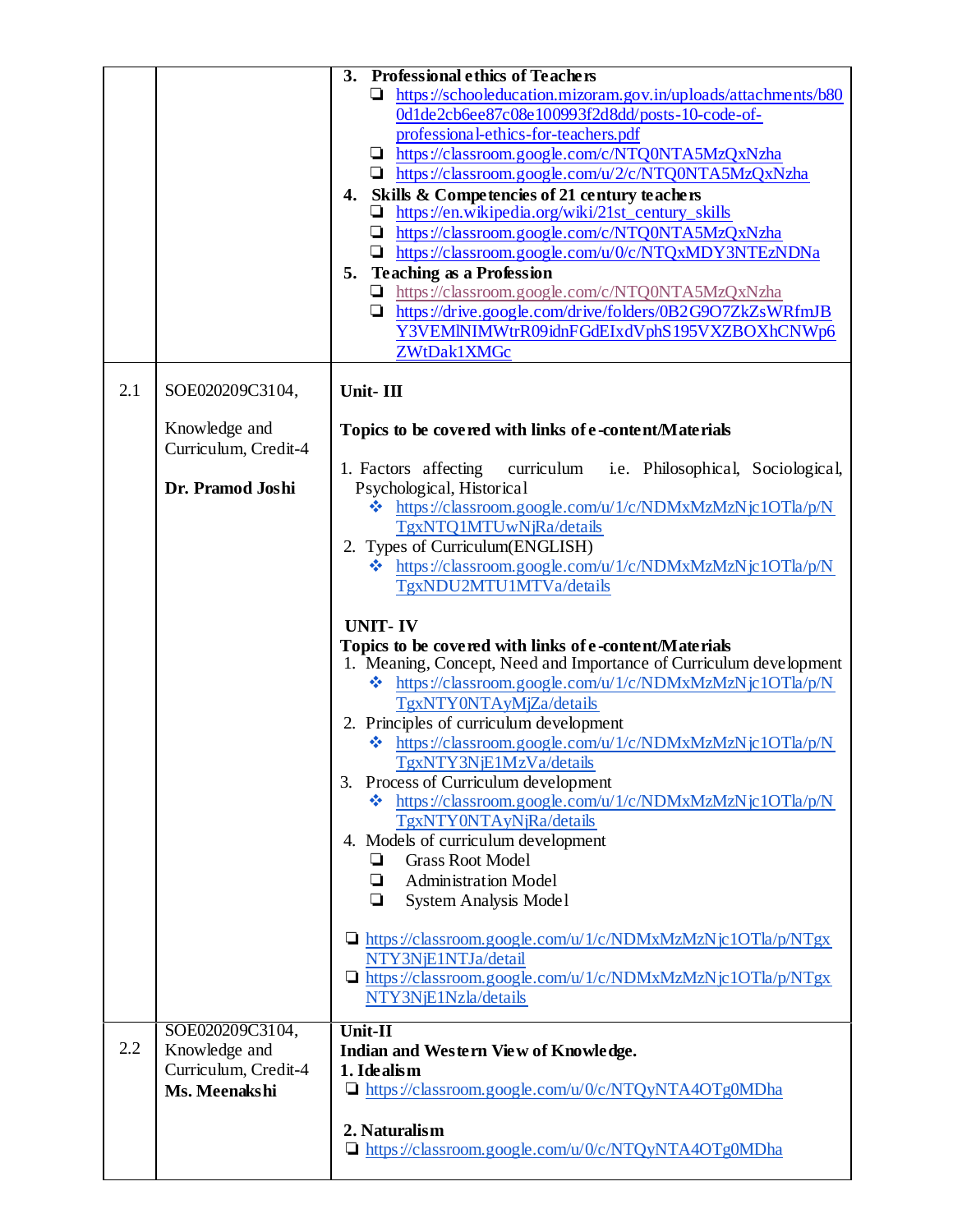|     |                     | 3. Pragmatism                                                                          |
|-----|---------------------|----------------------------------------------------------------------------------------|
|     |                     | $\Box$ http://egyankosh.ac.in/bitstream/123456789/46968/1/Unit-3.pdf                   |
|     |                     | $\Box$ https://classroom.google.com/u/0/c/NTQyNTA4OTg0MDha                             |
|     |                     |                                                                                        |
|     |                     | 4. Buddhism                                                                            |
|     |                     | $\Box$ http://lib.unipune.ac.in:8080/xmlui/bitstream/handle/123456789/741              |
|     |                     | 5/12_chapter%205.pdf?sequence=12&isAllowed=y                                           |
|     |                     | $\Box$ https://sg.inflibnet.ac.in/bitstream/10603/183424/8/0018-                       |
|     |                     | chapter% 207.pdf                                                                       |
|     |                     |                                                                                        |
|     |                     |                                                                                        |
| 3.1 | SOE020210C3104,     | Topics covered with links of e-content/Materials                                       |
|     | Pedagogy of Hindi & | 1. हिंदी शिक्षण में मूल्यांकन: अर्थ एवम् महत्व                                         |
|     | 4                   | https://classroom.google.com/c/NTQ0NTA5MzQxNDBa                                        |
|     | Mrs. Archana Yadav  | https://drive.google.com/drive/folders/0B2G9O7ZkZsWRfkwzWk                             |
|     |                     | ZEcHVCX1dkd3R3cXQ2UVBkUlgySlR0RElzZ092NU1IUFlpQ1                                       |
|     |                     | <b>AwOWs</b>                                                                           |
|     |                     | 2. हिंदी शिक्षण में मूल्यांकन की विभिन विधियाँ                                         |
|     |                     | https://classroom.google.com/c/NTQ0NTA5MzQxNDBa                                        |
|     |                     | https://drive.google.com/drive/folders/0B2G9O7ZkZsWRfkwzWk                             |
|     |                     | ZEcHVCX1dkd3R3cXQ2UVBkUlgySlR0RElzZ092NU1IUFlpQ1                                       |
|     |                     | <b>AwOWs</b>                                                                           |
|     |                     | 3. हिंदी शिक्षण में मूल्यांकन के साधन                                                  |
|     |                     |                                                                                        |
|     |                     | Inttps://classroom.google.com/c/NTQ0NTA5MzQxNDBa                                       |
|     |                     | https://drive.google.com/drive/folders/0B2G9O7ZkZsWRfkwzWk                             |
|     |                     | ZEcHVCX1dkd3R3cXQ2UVBkUlgySlR0RElzZ092NU1IUFlpQ1                                       |
|     |                     | <b>AwOWs</b>                                                                           |
|     |                     | 4. हिंदी शिक्षण की दैनिक पाठ- योजना का प्रारूप                                         |
|     |                     | $\Box$ https://classroom.google.com/c/NTQ0NTA5MzQxNDBa                                 |
|     |                     | $\Box$ https://drive.google.com/drive/folders/0B2G9O7ZkZsWRfkwzWk                      |
|     |                     | ZEcHVCX1dkd3R3cXQ2UVBkUlgySlR0RElzZ092NU1IUFlpQ1                                       |
|     |                     | <b>AwOWs</b>                                                                           |
|     |                     |                                                                                        |
|     |                     | Unit-2 हिंदी भाषा शिक्षण की विभिन्न विधाएँ                                             |
|     |                     | Topics to be covered with links of e-content/Materials                                 |
|     |                     | 1. हिंदी शिक्षण कौशलों का विकास : प्रस्तावना कौशल (पाठ- योजना की रुपरेखा एवम् निरीक्षण |
|     |                     | अनुसूची)                                                                               |
|     |                     |                                                                                        |
|     |                     | https://classroom.google.com/c/NTQ0NTA5MzQxNDBa                                        |
|     |                     | $\Box$ https://drive.google.com/drive/u/2/my-drive                                     |
|     |                     | व्याख्या कौशल (पाठ- योजना की रुपरेखा एवम् निरीक्षण अनुसूची)<br>2.                      |
|     |                     | https://classroom.google.com/c/NTQ0NTA5MzQxNDBa                                        |
|     |                     | $\Box$ https://classroom.google.com/u/2/c/NTQ0NTA5MzQxNDBa                             |
|     |                     | उदाहरण कौशल (पाठ- योजना की रुपरेखा एवम् निरीक्षण अनुसूची)<br>3.                        |
|     |                     | https://classroom.google.com/c/NTQ0NTA5MzQxNDBa                                        |
|     |                     | https://classroom.google.com/u/2/c/NTQ0NTA5MzQxNDBa                                    |
|     |                     | उद्दीपन परिवर्तन कौशल (पाठ- योजना की रुपरेखा एवम् निरीक्षण अनुसूची)<br>4.              |
|     |                     | https://classroom.google.com/c/NTQ0NTA5MzQxNDBa                                        |
|     |                     | Inttps://drive.google.com/drive/folders/0B2G9O7ZkZsWRfkwz                              |
|     |                     | WKZEcHVCX1dkd3R3cXQ2UVBkUlgySlR0RElzZ092NU1IU                                          |
|     |                     | FlpQ1AwOWs                                                                             |
|     |                     |                                                                                        |
|     |                     | प्रश्न कौशल (पाठ- योजना की रुपरेखा एवम् निरीक्षण अनुसूची)<br>5.                        |
|     |                     | https://classroom.google.com/c/NTQ0NTA5MzQxNDBa                                        |
|     |                     | Inttps://drive.google.com/drive/folders/0B2G9O7ZkZsWRfkwz                              |
|     |                     | WkZEcHVCX1dkd3R3cXQ2UVBkUlgySlR0RElzZ092NU1IU                                          |
|     |                     | FlpQ1AwOWs                                                                             |
|     |                     |                                                                                        |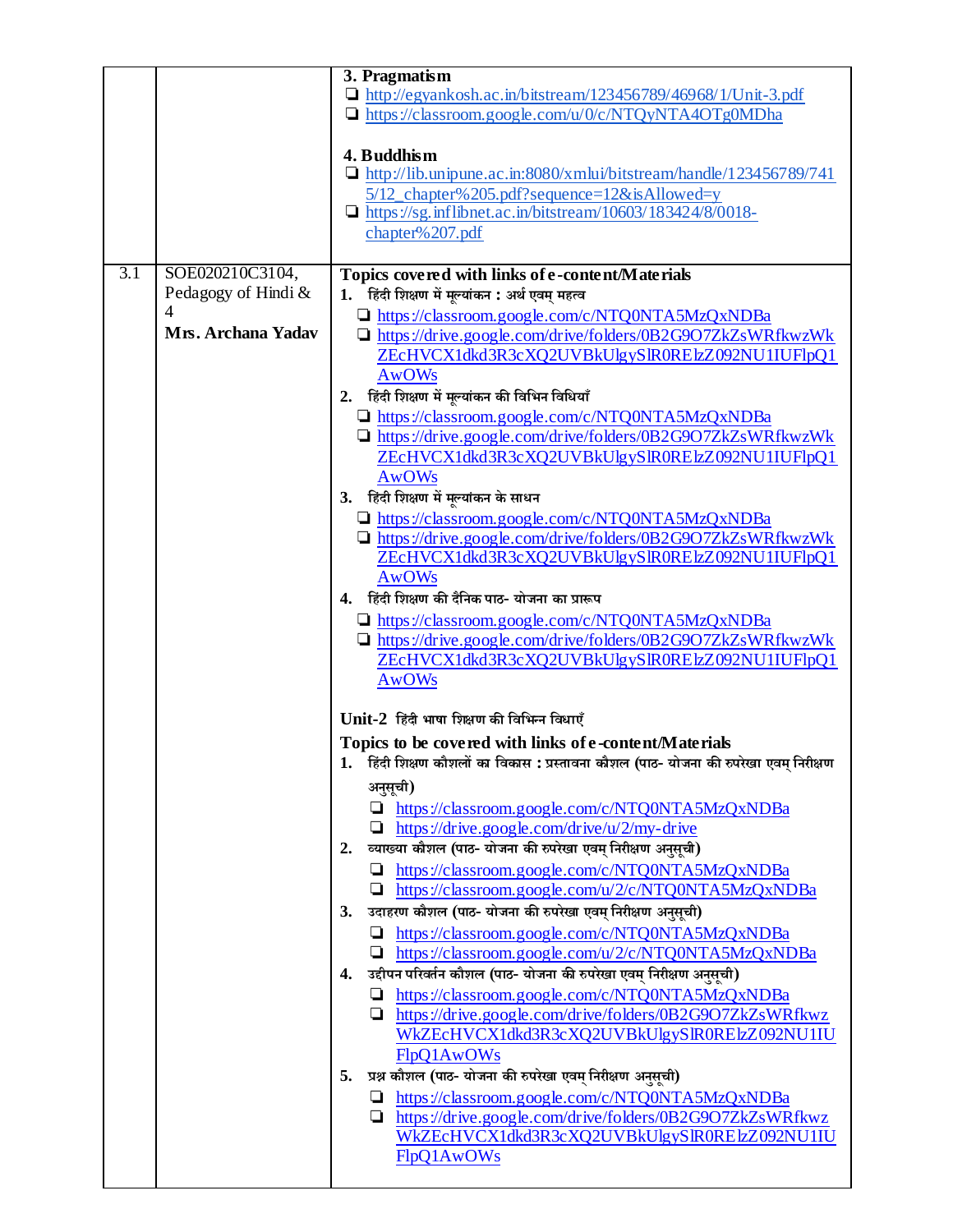| 3.2 | SOE020210C3104,                                           |                                                                                                                                                                                                                                                                                                                                                                                                                                                                                                                                           |
|-----|-----------------------------------------------------------|-------------------------------------------------------------------------------------------------------------------------------------------------------------------------------------------------------------------------------------------------------------------------------------------------------------------------------------------------------------------------------------------------------------------------------------------------------------------------------------------------------------------------------------------|
|     | Pedagogy of Hindi &<br>$\overline{4}$                     | इकाई - 1 हिन्दी भाषा की अधिगम की प्रक्रिया                                                                                                                                                                                                                                                                                                                                                                                                                                                                                                |
|     | Dr. Saran Prasad                                          | 1. हिन्दी भाषा की भूमिका, प्रकृति एवं महत्व                                                                                                                                                                                                                                                                                                                                                                                                                                                                                               |
|     |                                                           | हिन्दी भाषा की अधिगम के सामान्य सिद्धांत <br>2.                                                                                                                                                                                                                                                                                                                                                                                                                                                                                           |
|     |                                                           | 3. हिन्दी शिक्षण के उद्देश्य                                                                                                                                                                                                                                                                                                                                                                                                                                                                                                              |
|     |                                                           | 4. मातृभाषा शिक्षण का अर्थ, स्वरूप सामान्य सिद्धांत, लक्ष्य एवं उद्देश्य                                                                                                                                                                                                                                                                                                                                                                                                                                                                  |
|     |                                                           | https://www.youtube.com/watch?v=3F-jg3LtfIc<br>$\Box$ https://gradeup.co/Bhasha-shikshan-ke-shiddhant-05-04-<br>2019-i<br>Intertal http://www.bhojvirtualuniversity.com/slm/B.Ed_SLM/bedtss<br>b3u1.pdf<br>$\Box$ https://www.artofliving.org/in-hi/wisdom/why-is-it-<br>important-to-learn-mother-tongue<br>इकाई - 2 हिन्दी भाषा शिक्षण की विभिन्न विधाएँ<br>1. हिन्दी शिक्षण में सूचना तकनीकी की उपयोगिता एवं गुण<br>2. हिन्दी शिक्षण में क्रियात्मक अनुसंधान- अर्थ, महत्व एवं प्रक्रिया, हिन्दी में<br>क्रियात्मक शोध योजना का प्रारूप |
|     |                                                           | गद्य, पद्य एवं व्याकरण शिक्षण का अर्थ उद्देश्य, महत्व, विधियाँ एवं सोपाल<br>3.                                                                                                                                                                                                                                                                                                                                                                                                                                                            |
|     |                                                           | 4. वाचन प्रक्रिया एवं प्रकार                                                                                                                                                                                                                                                                                                                                                                                                                                                                                                              |
|     |                                                           | https://www.slideshare.net/librarianpoonam/hidi-ppt-h-01<br>$\Box$ http://www.bhojvirtualuniversity.com/slm/B.Ed_SLM/bedict<br>b1u1.pdf<br>$\Box$ http://srsshodhsansthan.org/wp-content/uploads/2017/01/5.-<br><b>Dr-Sunita-Chauhan-.pdf</b><br>http://egyankosh.ac.in/bitstream/123456789/47123/1/Unit-<br>13.pdf<br>$\Box$ http://egyankosh.ac.in/bitstream/123456789/47130/1/Unit-<br>10.pdf<br>$\Box$ https://hi.wikipedia.org/wiki/%E0%A4%B5%E0%A4%BE<br>%E0%A4%9A%E0%A4%A8                                                         |
| 4.1 | SOE020211C3104,<br>Pedagogy of English<br>&4<br>Dr. Manju | 1. Bloom's Taxonomy<br>$\Box$ https://www.youtube.com/watch?v=y6-0bnOepI0<br>$\Box$ https://www.learningclassesonline.com/2019/08/blooms-<br>taxonomy.html                                                                                                                                                                                                                                                                                                                                                                                |
|     |                                                           | 2. Introduction to lesson planning<br>https://www.academia.edu/40327587/Lesson_plan_Meaning_Co<br>ncept_format_template_examples_principles_concept<br>$\Box$ https://www.youtube.com/watch?v=gW6X0q3esgk<br>$\Box$ https://shodhganga.inflibnet.ac.in/bitstream/10603/186595/7/07<br>chapter% 201.pdf                                                                                                                                                                                                                                    |
|     |                                                           | 3. Prose: Definition, meaning, types and steps of teaching prose<br>$\Box$ https://www.youtube.com/watch?v=oX8A4rDATu8<br>$\Box$ https://www.youtube.com/watch?v=y7tvvYsfLj0                                                                                                                                                                                                                                                                                                                                                              |
|     |                                                           | 4. Lesson plan for teaching prose<br>$\Box$ https://youtu.be/A9Wi0KJpoKE                                                                                                                                                                                                                                                                                                                                                                                                                                                                  |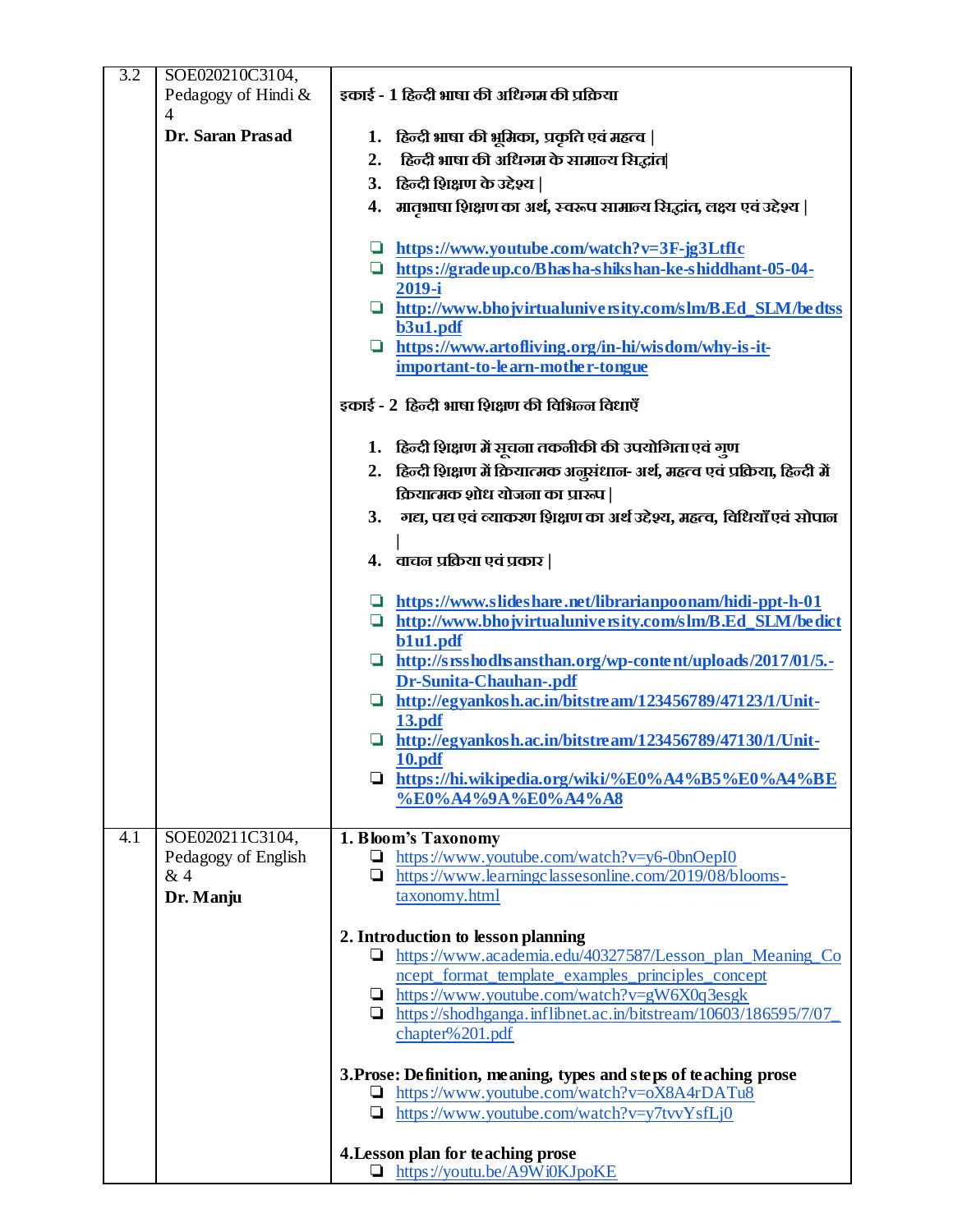|     |                                                                         | https://drive.google.com/open?id=1KnwgULN34TdWCQcQx4g<br>Vn4O7XVjOjqT8&authuser=0                                                                                                                                                                                                                                                                                                                                                                                                                                                                                                                                                                                                                                                                                                                                                                                                                                                                                                                                                                                                                                                                                                                                                           |
|-----|-------------------------------------------------------------------------|---------------------------------------------------------------------------------------------------------------------------------------------------------------------------------------------------------------------------------------------------------------------------------------------------------------------------------------------------------------------------------------------------------------------------------------------------------------------------------------------------------------------------------------------------------------------------------------------------------------------------------------------------------------------------------------------------------------------------------------------------------------------------------------------------------------------------------------------------------------------------------------------------------------------------------------------------------------------------------------------------------------------------------------------------------------------------------------------------------------------------------------------------------------------------------------------------------------------------------------------|
|     |                                                                         | 5. Poetry: Definition, meaning, characteristics and steps of teaching<br>https://youtu.be/laf3EOC58uE<br>https://learningclassesonline.blogspot.com/p/english-lesson-<br>⊔<br>plan-file.html#.XnzVo1vie2c.google_classroom                                                                                                                                                                                                                                                                                                                                                                                                                                                                                                                                                                                                                                                                                                                                                                                                                                                                                                                                                                                                                  |
|     |                                                                         | 6. Lesson plan for teaching poetry<br>https://www.slideshare.net/AnjenetteColumnas/detailed-lesson-<br>u.<br>plan-creative-nonfiction-poetry                                                                                                                                                                                                                                                                                                                                                                                                                                                                                                                                                                                                                                                                                                                                                                                                                                                                                                                                                                                                                                                                                                |
| 4.2 | SOE020211C3104,<br>Pedagogy of English<br>&4<br>Dr. Kiran               | Information is not submitted by Dr. Kiran till date i.e. 02.04.2020                                                                                                                                                                                                                                                                                                                                                                                                                                                                                                                                                                                                                                                                                                                                                                                                                                                                                                                                                                                                                                                                                                                                                                         |
| 5.1 | SOE020212C3104,<br>Pedagogy of Social<br>Science & 4<br>Dr. Shankar Lal | Unit-II<br>Role-play, Project method, storytelling, Source method (meaning,<br>uses and limitations)<br>https://myeducation2019.wordpress.com/2019/11/12/role-<br>❏<br>playing-meaning-steps-advantages-and-disadvantages/<br>http://anildcsicollege.blogspot.com/2014/06/methods-and-<br>u<br>strategies-of-teaching.html<br>$\Box$ http://ignou.devsamaj.org/wp-content/uploads/2018/05/BES-<br>142-BLOCK-23.pdf<br>Unit-III<br>1. Characteristics and qualities of Social Science teacher<br>International manufacture is tics -Of-A-Good-<br><b>Teacher</b><br>$\Box$ https://jagandhere.wordpress.com/2017/05/22/qualities-of-<br>become-a-good-social-science-teacher/<br>2. Need, importance and arrangement of Social Science Resource<br>centre<br>https://jagandhere.wordpress.com/2017/05/22/need-of-social-<br>science-laboratory-in-the-school/<br>3. Text book: Characteristics of good text book, analysis of text book<br>in Social Science<br>http://neenusmurali.blogspot.com/2014/09/assignment-<br>O.<br>theoretical-baseof-social.html<br>https://www.brightclassroomideas.com/good-textbook-<br>characteristis/<br>Inttps://www.eklavya.in/pdfs/Sandarbh/Sandarbh_60/01-<br>04_Review_Social_Science_Textbook_Eng.PDF |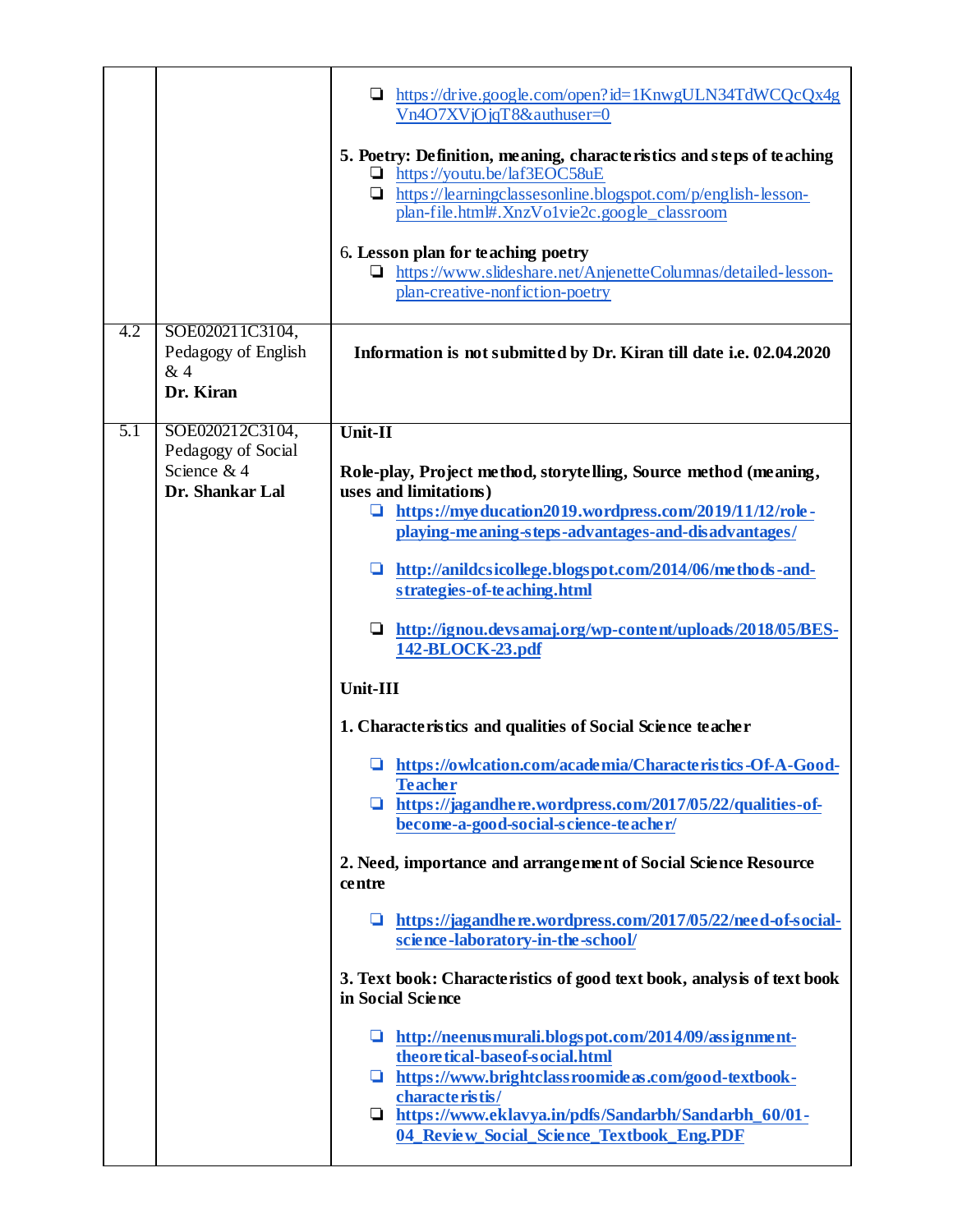| 5.2 | SOE020212C3104,                | Unit-II                                                                                     |
|-----|--------------------------------|---------------------------------------------------------------------------------------------|
|     | Pedagogy of Social             | Topics to be covered with links of e-content/Materials                                      |
|     | Science & 4                    |                                                                                             |
|     | Dr. Chandvir                   | 1. Teaching Aids: Audio, Visual and Audio-visual                                            |
|     |                                | ☆ https://drive.google.com/open?id=1zSfh7KPaiIlehlreRLSJCf                                  |
|     |                                | Pq3odX2X7w                                                                                  |
|     |                                | * https://drive.google.com/open?id=1uDegYWQHHIAAjpi--                                       |
|     |                                | SnN7XOcPwUx3P8D                                                                             |
|     |                                | Unit-III                                                                                    |
|     |                                |                                                                                             |
|     |                                | 2. Need, importance and arrangement of Social Science Resource                              |
|     |                                | center                                                                                      |
|     |                                | 豪<br>https://drive.google.com/open?id=11pTKZr0roPost43EYn3<br><b>KsPRLU-rPjbZf</b>          |
|     |                                | 3. Text book: Characteristics of good text book, analysis of text<br>book in Social Science |
|     |                                | V https://drive.google.com/open?id=1q7LhHXyIWlgNtlpqYWj<br><b>XhTUqarAfITOJ</b>             |
|     |                                | Unit-IV                                                                                     |
|     |                                | 4. Meaning of evaluation and examination                                                    |
|     |                                | <b>☆</b> https://drive.google.com/open?id=1oLHMvDHHcZTzPNgyQ                                |
|     |                                | Hz46XdM-N0cEcLU                                                                             |
|     |                                | ❖ https://drive.google.com/open?id=1fQjE2pulhiZKLmfStbr3e<br>yUEN-9W_ldD                    |
|     |                                | 5. Tools of evaluation in Social Science (Check list, observation,<br>interview)            |
|     |                                | https://drive.google.com/open?id=1TNQoX_ybFh9Q9IhtSic<br>B3heo2VQT6W3o                      |
|     |                                | 6. Types of test: Meaning, Construction, Merit, Limitation)                                 |
|     |                                | ☆ https://drive.google.com/open?id=1NLk5f5LE_xH4nhO_8CI<br>hUiO0xPeMXpxY                    |
|     |                                | Concept, Need and importance of diagnostic and remedial work<br>6.<br>in social science     |
|     |                                | https://drive.google.com/open?id=1Bn9-jjMzwiZs54ijdo-<br>÷                                  |
|     |                                | <b>CYU72aoEzYA8h</b>                                                                        |
|     |                                | ☆ https://drive.google.com/open?id=1V1LnKjNgwnFeCoIMZe<br>2zzn-Z3TWyRbSN                    |
| 6   | SOE020213C3104,                |                                                                                             |
|     | Pedagogy of<br>Mathematics & 4 | ICT equipped classroom, Mathematics Learning Software, Audio-<br><b>Visual Aids</b>         |
|     |                                |                                                                                             |
|     | Dr. Neha Bishnoi               | ☆ https://classroom.google.com/c/NTQwNzM0NTcyNTRa                                           |
|     |                                | <b>❖</b> http://www.ncert.nic.in/departments/nie/niew/school_kits/kit                       |
|     |                                | manuals.html<br>https://www.slideshare.net/MiraculeDanielGavor/ict-tools-<br><b>SALE</b>    |
|     |                                | in-mathematics-instruction                                                                  |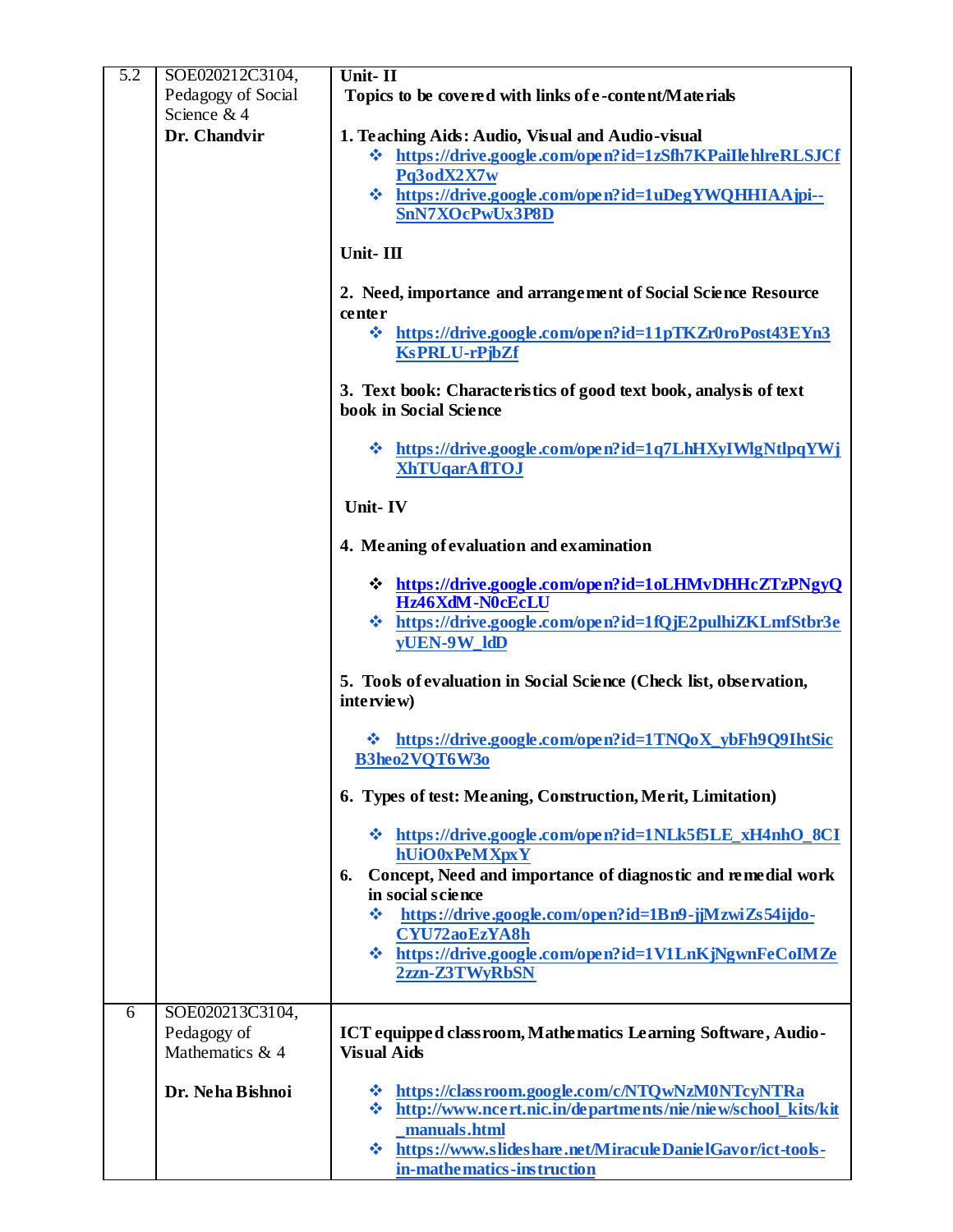|   |                                                                        | ❖ http://www.arvindguptatoys.com/math-magic.php                                                                                                                                                                                                                                                                                                                                                                                                                                                                                                                                                                                                                                                                                                                                                                              |
|---|------------------------------------------------------------------------|------------------------------------------------------------------------------------------------------------------------------------------------------------------------------------------------------------------------------------------------------------------------------------------------------------------------------------------------------------------------------------------------------------------------------------------------------------------------------------------------------------------------------------------------------------------------------------------------------------------------------------------------------------------------------------------------------------------------------------------------------------------------------------------------------------------------------|
|   |                                                                        | Unit IV: Planning & Evaluation                                                                                                                                                                                                                                                                                                                                                                                                                                                                                                                                                                                                                                                                                                                                                                                               |
|   |                                                                        | • Planning: Yearly, Unit and Daily Lesson                                                                                                                                                                                                                                                                                                                                                                                                                                                                                                                                                                                                                                                                                                                                                                                    |
|   |                                                                        | • Meaning, Need and Importance of Lesson Plan                                                                                                                                                                                                                                                                                                                                                                                                                                                                                                                                                                                                                                                                                                                                                                                |
|   |                                                                        | • Approaches of Lesson planning: Herbertian                                                                                                                                                                                                                                                                                                                                                                                                                                                                                                                                                                                                                                                                                                                                                                                  |
|   |                                                                        | ❖ https://classroom.google.com/c/NTQwNzM0NTcyNTRa<br>❖ https://www.youtube.com/watch?v=0aWHB9W33Fc<br><b>☆</b> https://www.youtube.com/watch?v=KG3HBFF4Au4<br><b>☆</b> https://www.youtube.com/watch?v=3wrGlNrP6wY<br>$\div$ https://www.youtube.com/watch?v=lTF_psOgwlY<br>• Constructivist Lesson Plan<br>❖ https://classroom.google.com/c/NTQwNzM0NTcyNTRa<br><b>☆</b> https://www.youtube.com/watch?v=7xvB70MmmNI<br>❖ https://www.youtube.com/watch?v=lQzQumJmJv8<br>$\div$ https://www.youtube.com/watch?v=hrF3J5_y4Cc<br>• Evaluation: Formative and Summative , Continuous and<br><b>Comprehensive</b><br>• Tools and Techniques of Evaluation<br>• Construction of an Achievement Test with Blue Print<br>❖ https://classroom.google.com/c/NTQwNzM0NTcyNTRa<br><b>☆</b> https://www.youtube.com/watch?v=oEMOEjQocgY |
|   |                                                                        | $\div$ http://www.ncert.nic.in/departments/nie/dee/publication/pdf/<br><b>CCE_Math.pdf</b><br>$\div$ https://www.map.mathshell.org/docs/map_cc_teacher_guide.<br>pdf                                                                                                                                                                                                                                                                                                                                                                                                                                                                                                                                                                                                                                                         |
| 7 | SOE020214C3104,<br>Pedagogy of Life<br>Science, $& 4$<br>Ms. Meenakshi | <b>Unit IV</b><br>1. Evaluation and Assessment: Concept, meaning, purposes,<br><b>Importance</b><br>❖<br>https://classroom.google.com/u/0/c/NTQ0MzA2NjAwMTBa<br>https://www.youtube.com/watch?v=S5m60VEXdfw<br>❖<br>$\cdot \cdot \cdot$ https://www.youtube.com/watch?v=gRNq-mDcdQU<br>https://www.youtube.com/watch?v=VC3t28Elu6M<br>❖ http://www.cbse.nic.in/publications/CCE_Manual_Class_VI_VI<br>I 2010.pdf<br>❖ http://www.ncert.nic.in/departments/nie/desm/publication/pdf/ph<br>y_sci_PartII.pdf                                                                                                                                                                                                                                                                                                                    |
|   |                                                                        | 2. Types of Assessment (formative and Summative - Concept,<br>meaning, purposes, Importance))<br>http://www.cbse.nic.in/cce/cce-manual/chapter_1.pdf<br>❖<br>http://cbseacademic.nic.in/web_material/publication/English%20<br>ൟ<br>-% 20Language% 20and% 20Literature% 20(Class% 20IX).pdf<br>☆ http://www.cbse.nic.in/publications/CCE_Manual_Class_VI_VI<br><b>I_2010.pdf</b><br>http://www.ncert.nic.in/announcements/pdf/CCE-Guidelines.pdf<br>❖                                                                                                                                                                                                                                                                                                                                                                        |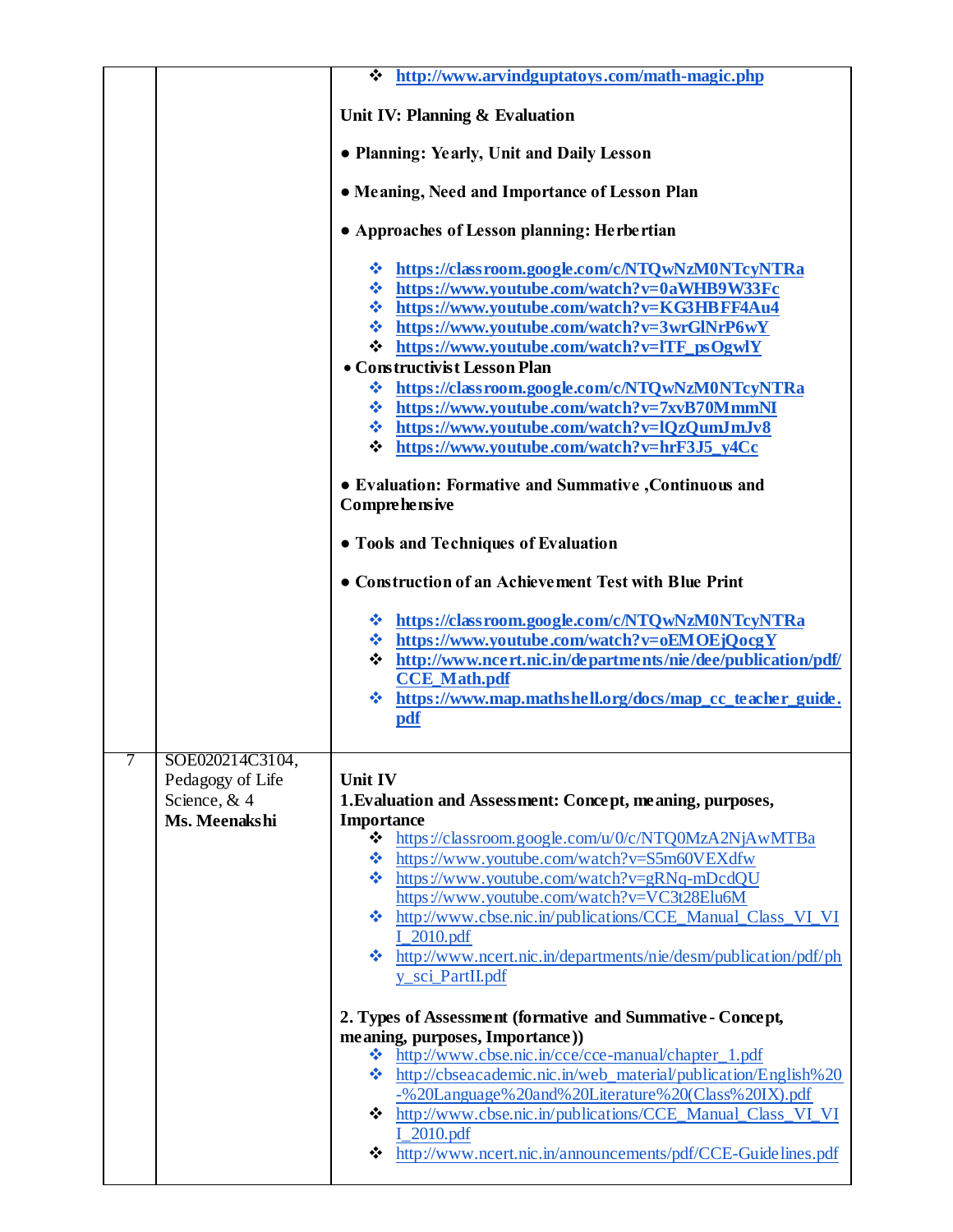|                |                                     | 3. Tools/devices and Techniques of Evaluation                                                                    |
|----------------|-------------------------------------|------------------------------------------------------------------------------------------------------------------|
|                |                                     | ❖ http://www.cbse.nic.in/publications/CCE_Manual_Class_VI_VI                                                     |
|                |                                     | $I_2010.pdf$                                                                                                     |
|                |                                     | ☆ http://www.ncert.nic.in/departments/nie/desm/publication/pdf/ph<br>y_sci_PartII.pdf (starts from page no. 368) |
|                |                                     | ❖ http://www.ncert.nic.in/announcements/pdf/CCE-Guidelines.pdf                                                   |
|                |                                     | ❖ http://www.ncert.nic.in/departments/nie/desm/publication/print/p                                               |
|                |                                     | df_files/SB6to8.pdf (Chapter-3)                                                                                  |
|                |                                     | ❖ http://www.cbse.nic.in/cce/cce-manual/chapter_5.pdf                                                            |
|                |                                     | 4. Test, Test items (types of question) and Blue print                                                           |
|                |                                     | 4.1 Practical work or Laboratory work                                                                            |
|                |                                     | assessment of practical work or laboratory work                                                                  |
|                |                                     | $\div$ http://www.ncert.nic.in/departments/nie/desm/publication/p                                                |
|                |                                     | df/phy_sci_PartII.pdf (starts from page no. 370)                                                                 |
|                |                                     | 4.2 Achievement Test, teacher made test, Diagnostic test                                                         |
|                |                                     | $\div$ http://egyankosh.ac.in/bitstream/123456789/46951/1/Unit-                                                  |
|                |                                     | 8.pdf                                                                                                            |
|                |                                     | * https://www.ijmra.us/project%20doc/2018/IJRSS_MARCH2<br>018/IJMRA-13177.pdf                                    |
|                |                                     | ❖ https://www.tripurauniv.ac.in/Content/pdf/Distance%20Edu                                                       |
|                |                                     | cation%20Notice/Measurement%20and%20Evaluation%20i                                                               |
|                |                                     | n%20Education%20_%20MA-Edu%20_%20ED-<br>804%20E%20_%20English_21072017.pdf                                       |
|                |                                     |                                                                                                                  |
|                |                                     | <b>4.3 Action Research</b>                                                                                       |
|                |                                     | $\div$ http://www.ncert.nic.in/departments/nie/desm/publication/p                                                |
|                |                                     | df/phy_sci_PartII.pdf                                                                                            |
| $\overline{8}$ | SOE020215C3104,                     |                                                                                                                  |
|                | Pedagogy of Physical<br>Science & 4 | 1. Action Research: Meaning, Steps and Importance                                                                |
|                | Dr. Neha Bishnoi                    | ❖ https://classroom.google.com/u/1/c/Mjc5NTM1MjM2Mzha                                                            |
|                |                                     | <b>☆</b> https://www.youtube.com/watch?v=s1wrfEH_j_M                                                             |
|                |                                     | <b>☆</b> https://www.youtube.com/watch?v=JFONu9J_HJ8                                                             |
|                |                                     | https://www.youtube.com/watch?v=vos9-djk27o<br>❖<br>https://www.youtube.com/watch?v=yPRjJnfXDbI<br><b>SALE</b>   |
|                |                                     | https://www.youtube.com/watch?v=ome9Ub2mfqo<br><b>经</b>                                                          |
|                |                                     | https://www.youtube.com/watch?v=aVorJGgM9nk<br>❖                                                                 |
|                |                                     | 2. Laboratory: Planning, equipping and organization                                                              |
|                |                                     |                                                                                                                  |
|                |                                     | ❖ https://classroom.google.com/u/1/c/Mjc5NTM1MjM2Mzha                                                            |
|                |                                     | <b>☆</b> https://www.youtube.com/watch?v=JH2uEBs76P4<br>❖ https://www.youtube.com/watch?v=xxP1pAESS6M            |
|                |                                     | $\div$ https://www.youtube.com/watch?v=BDNY-bRj7Nw                                                               |
|                |                                     |                                                                                                                  |
|                |                                     | 3. Text book: Meaning, Qualities of a good Science Textbook,                                                     |
|                |                                     | Critical Analysis of a Secondary School Physical Science Textbook,<br><b>Procedure of Textbook selection</b>     |
|                |                                     | ❖ https://classroom.google.com/u/1/c/Mjc5NTM1MjM2Mzha                                                            |
|                |                                     | <b>☆</b> https://www.youtube.com/watch?v=AG_n-FgKnuA                                                             |
|                |                                     | ❖ https://www.youtube.com/watch?v=KZgS73VgP1s                                                                    |
|                |                                     | <b>☆</b> https://www.youtube.com/watch?v=nhovzYr_1nk                                                             |
|                |                                     |                                                                                                                  |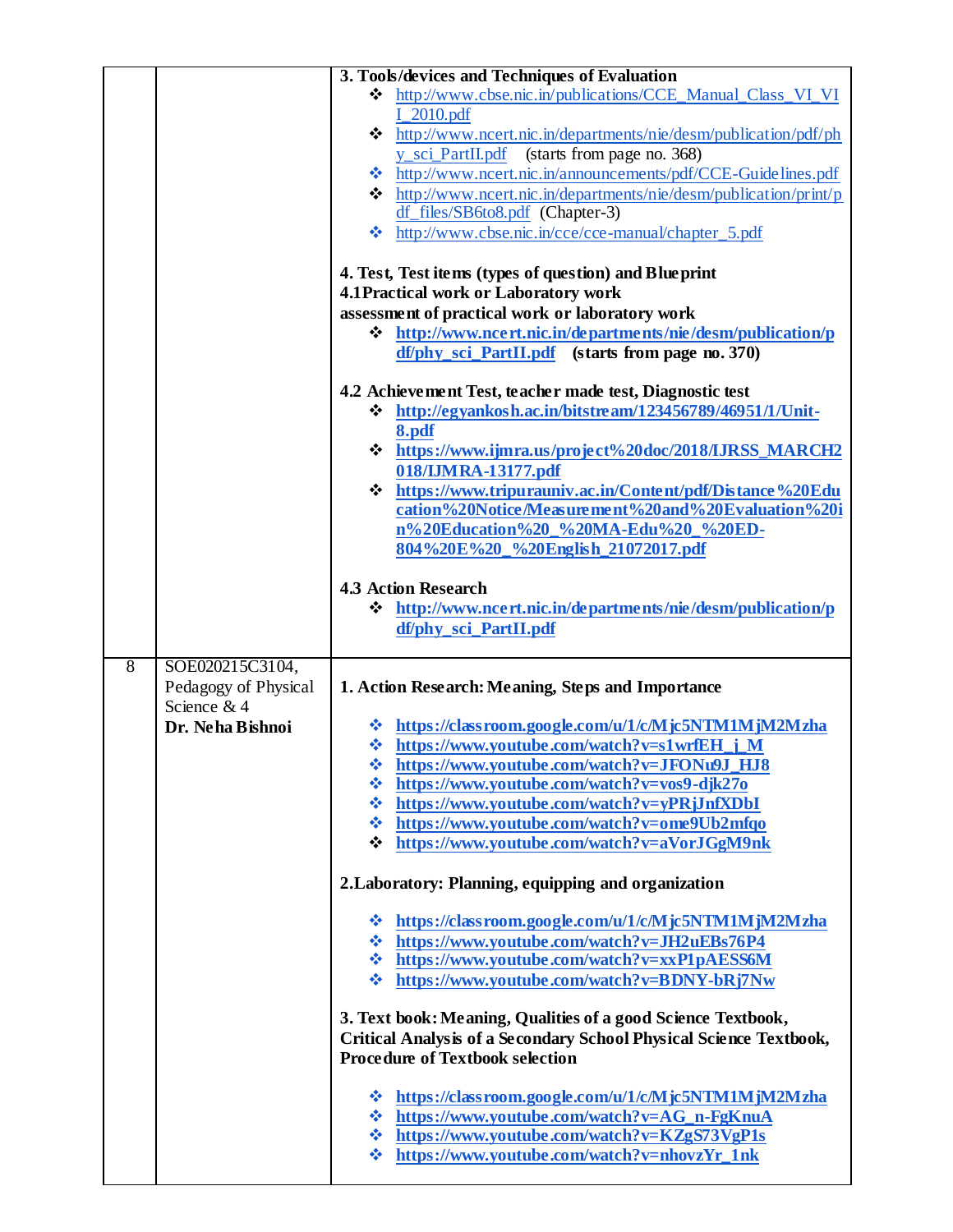|                |                                                                                                                       | <b>4 Physical Science Teacher: Qualities and Duties</b>                                                                                                                                                                                                                                                                                                                                                                                                                                                                                                                                                                                                                                                                                                                                                                                                                                                                                                                                                                                                                                                                                                                                                                                                                                                                                                                                                                                                                                                                                                                                                                                                                                                                                                                                                                                      |
|----------------|-----------------------------------------------------------------------------------------------------------------------|----------------------------------------------------------------------------------------------------------------------------------------------------------------------------------------------------------------------------------------------------------------------------------------------------------------------------------------------------------------------------------------------------------------------------------------------------------------------------------------------------------------------------------------------------------------------------------------------------------------------------------------------------------------------------------------------------------------------------------------------------------------------------------------------------------------------------------------------------------------------------------------------------------------------------------------------------------------------------------------------------------------------------------------------------------------------------------------------------------------------------------------------------------------------------------------------------------------------------------------------------------------------------------------------------------------------------------------------------------------------------------------------------------------------------------------------------------------------------------------------------------------------------------------------------------------------------------------------------------------------------------------------------------------------------------------------------------------------------------------------------------------------------------------------------------------------------------------------|
|                |                                                                                                                       | V https://classroom.google.com/u/1/c/Mjc5NTM1MjM2Mzha<br>❖ https://www.youtube.com/watch?v=AS7TKElOdas<br><b>☆</b> https://www.youtube.com/watch?v=REUxp23CrFU<br><b>☆</b> https://www.youtube.com/watch?v=G4lv9bhDKdo<br>V https://www.youtube.com/watch?v=KVvdY_JfMa4<br>$\div$ http://sprabhakngce.blogspot.com/                                                                                                                                                                                                                                                                                                                                                                                                                                                                                                                                                                                                                                                                                                                                                                                                                                                                                                                                                                                                                                                                                                                                                                                                                                                                                                                                                                                                                                                                                                                          |
| $\overline{9}$ | SOE020216C3104,<br>Pedagogy of<br>Economics & 4<br>SOE020217C3104,<br>Pedagogy of<br>Commerce & 4<br>Dr. Saran Prasad | Topics to be covered with links of e-content/Materials<br><b>Unit-I</b><br><b>Introduction to Economics as a Discipline:</b><br>Concept, Nature and Scope of Economics.<br>(i)<br>(ii) Economics as a Discipline.<br>(iii) Aims and objectives of teaching Economics at Secondary and<br>Senior secondary level.<br>(iv) Instructional objectives of teaching Economics.<br>❖ https://www.slideshare.net/JamesonEstrada/nature-and-<br>scope-of-economics-58785100<br>* https://www.slideshare.net/ChenWeiJiang/economy-<br>discipline<br>❖ https://www.slideshare.net/smitvikram27/teaching-<br>economics-inindia<br><b>↓</b> http://www.ncert.nic.in/departments/nie/dess/publication/pri<br>n_material/Teaching_Econo<br>Unit-II<br><b>Methods &amp; Skills of teaching Economics:</b><br>(i) Lecture, Discussion, Debate, Inquiry, Problem solving, Survey,<br>Project method<br>Innovative Practices in Economics Teaching - Brain Storming,<br>(ii)<br>work shop, Team teaching, Co-operative learning<br>(iii) Role and Characteristics of Economics teacher<br>(iv) Challenges in teaching Economics<br><b>☆</b> https://www.slideshare.net/Sujarvs/methods-of-teaching-<br>introduction-lecture-method-and-<br><b>☆</b> https://www.slideshare.net/VirdaAzmi/ways-to-make-<br>teaching-of-economics-virda2<br>❖ https://www.slideshare.net/manjulechu/brain-storming-<br>69181665<br>❖ https://www.slideshare.net/FIROZQURESHI/workshop-<br>57965452<br><b>☆</b> https://www.slideshare.net/LakshmyTM/team-teaching-<br>80839786<br>❖ https://owlcation.com/academia/Characteristics-Of-A-Good-<br><b>Teacher</b><br>❖ https://www.slideshare.net/bhabaniprasadmahapatra/cdocu<br>ments-and-settings use rdesk to<br>Unit-III<br><b>Instructional Media: Teaching Resources &amp; Aids:</b><br>(i) ICT : Use of economics Teaching. |
|                |                                                                                                                       | (ii) Text Book, Map, Charts, Models, PowerPoint presentations.<br>(iii) Micro Teaching<br>(iv) Unit Planning<br>(v) Lesson Planning                                                                                                                                                                                                                                                                                                                                                                                                                                                                                                                                                                                                                                                                                                                                                                                                                                                                                                                                                                                                                                                                                                                                                                                                                                                                                                                                                                                                                                                                                                                                                                                                                                                                                                          |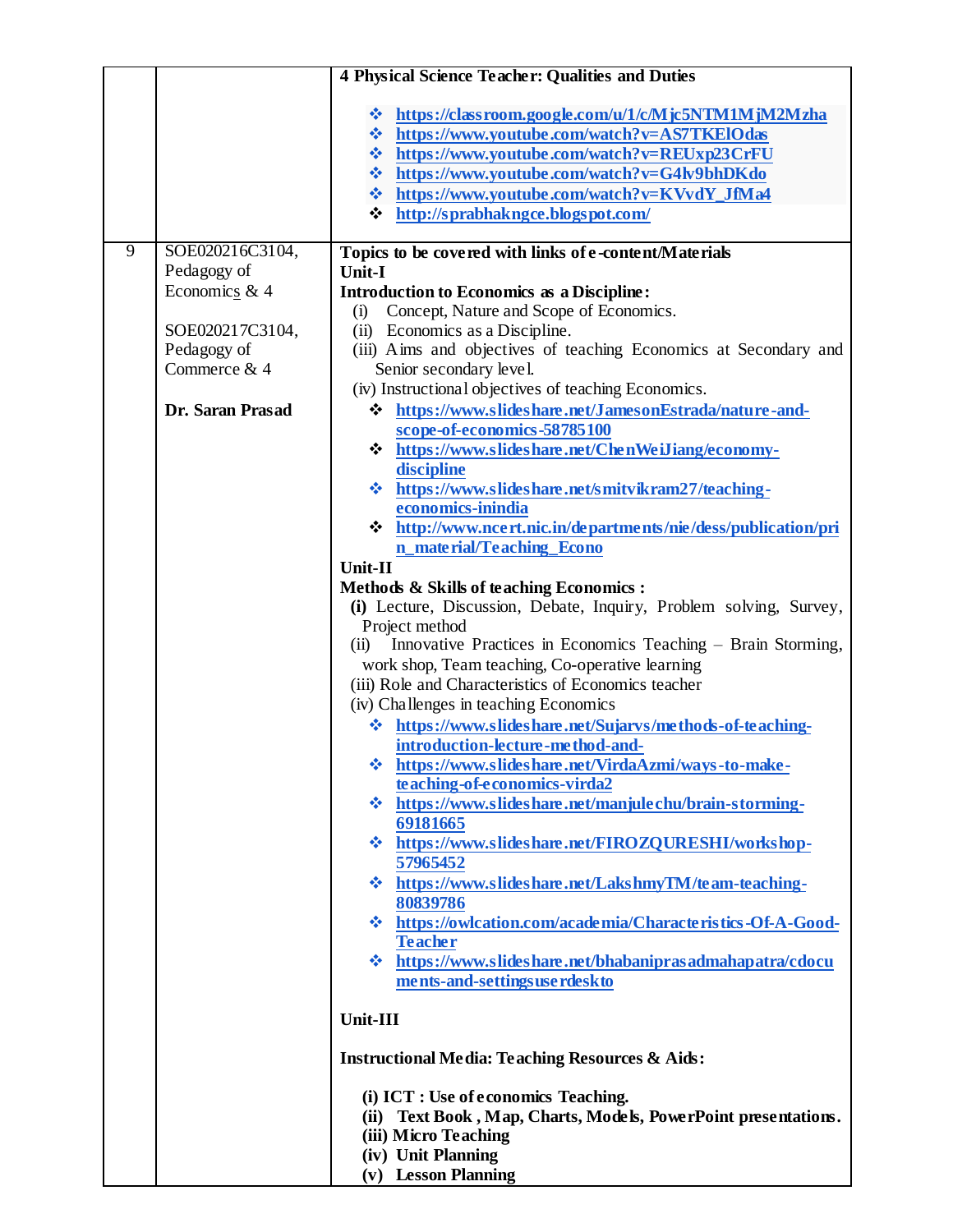| ❖ https://www.slideshare.net/ajeecon/use-of-ict-in-economics               |
|----------------------------------------------------------------------------|
| <b>☆</b> https://www.slideshare.net/Vijirayar/microteaching-skills         |
| <b>☆</b> https://www.slideshare.net/sritikawartini/unit-plan-57713150      |
| https://www.slideshare.net/Beulahjohns/lesson-planning-<br><b>AND 1999</b> |
| 56233148                                                                   |
|                                                                            |
| Unit-IV                                                                    |
|                                                                            |
| 1. Evaluation: Nature of Educational Evaluation, Need & Role               |
| Method of Assessment: Formative, Summative, Diagnostic<br>2.               |
| 3.<br>Preparation of Question Paper and Achievement Test                   |
| Diagnostic and Remedial Teaching<br>4.                                     |
| http://egyankosh.ac.in/bitstream/123456789/7660/1/Unit-<br>4               |
| 23.pdf                                                                     |
| ❖ http://thinkonline.smarttutor.com/diagnostic-formative-                  |
| summative-assessments-whats-                                               |
| <b>☆</b> https://www.queensu.ca/teachingandlearning/modules/assess         |
| ments/09_s2_01_intro_sec                                                   |
| https://www.slideshare.net/Navanita1986/how-to-make-<br>樂                  |
| question-paper                                                             |
| <b>☆</b> https://www.slideshare.net/manusethi927/achievement-tests         |
| https://www.slideshare.net/techcreation/diagnostic-testing-<br>❖           |
| remedial-teaching                                                          |
|                                                                            |
| Unit-I                                                                     |
| <b>Introductory Commerce:</b>                                              |
| (i) Meaning, definition $&$ Scope Of commerce.                             |
| (ii) Trade: Meaning, Concept, Importance & Functions.                      |
| (iii) Business organization: Meaning, Concept, characteristics &           |
| Types.                                                                     |
| (iv) Insurance: Meaning, Concept, Need, Importance, Types &<br>Principles. |
| ❖ http://www.bdu.ac.in/cde/docs/ebooks/B-                                  |
| Ed/I/TEACHING%20OF%20COMMERCE.pdf                                          |
| ❖ https://www.investopedia.com/terms/t/trade.asp                           |
| ❖ https://www.slideshare.net/ShubhamAhirwar3/international-                |
| trade-74641250                                                             |
| https://kalyan-city.blogspot.com/2011/03/what-is-trade-<br>❖               |
| meaning-and-nature.html                                                    |
| https://www.slideshare.net/RahulKaurav/business-organisation-<br>❖         |
| basics                                                                     |
| https://www.slideshare.net/RahulKaurav/unit-2-p2-29092488<br><b>WALLER</b> |
| https://www.slideshare.net/shamghuge3/ppt-insurance<br><b>经济</b>           |
| https://www.toppr.com/guides/business-studies/business-                    |
| services/insurance/                                                        |
| Unit-II                                                                    |
| <b>Writing Instructional Objectives:</b>                                   |
| Aims and objective of teaching commerce at secondary level.<br>(i)         |
| (ii) Bloom's Taxonomy.                                                     |
| (iii) Approaches of writing Instructional Objective: Mager, Miller &       |
| RCEM Approach.                                                             |
| (iv) Writing Instructional Objectives in behavioural terms.                |
| $\cdot \cdot \cdot$ http://www.bdu.ac.in/cde/docs/ebooks/B-                |
| Ed/I/TEACHING%20OF%20COMMERCE.pdf                                          |
| * https://www.slideshare.net/revolc07/blooms-taxonomy-                     |
| powerpoint                                                                 |
| ❖ https://www.slideshare.net/leesharoberts/writing-instructional-          |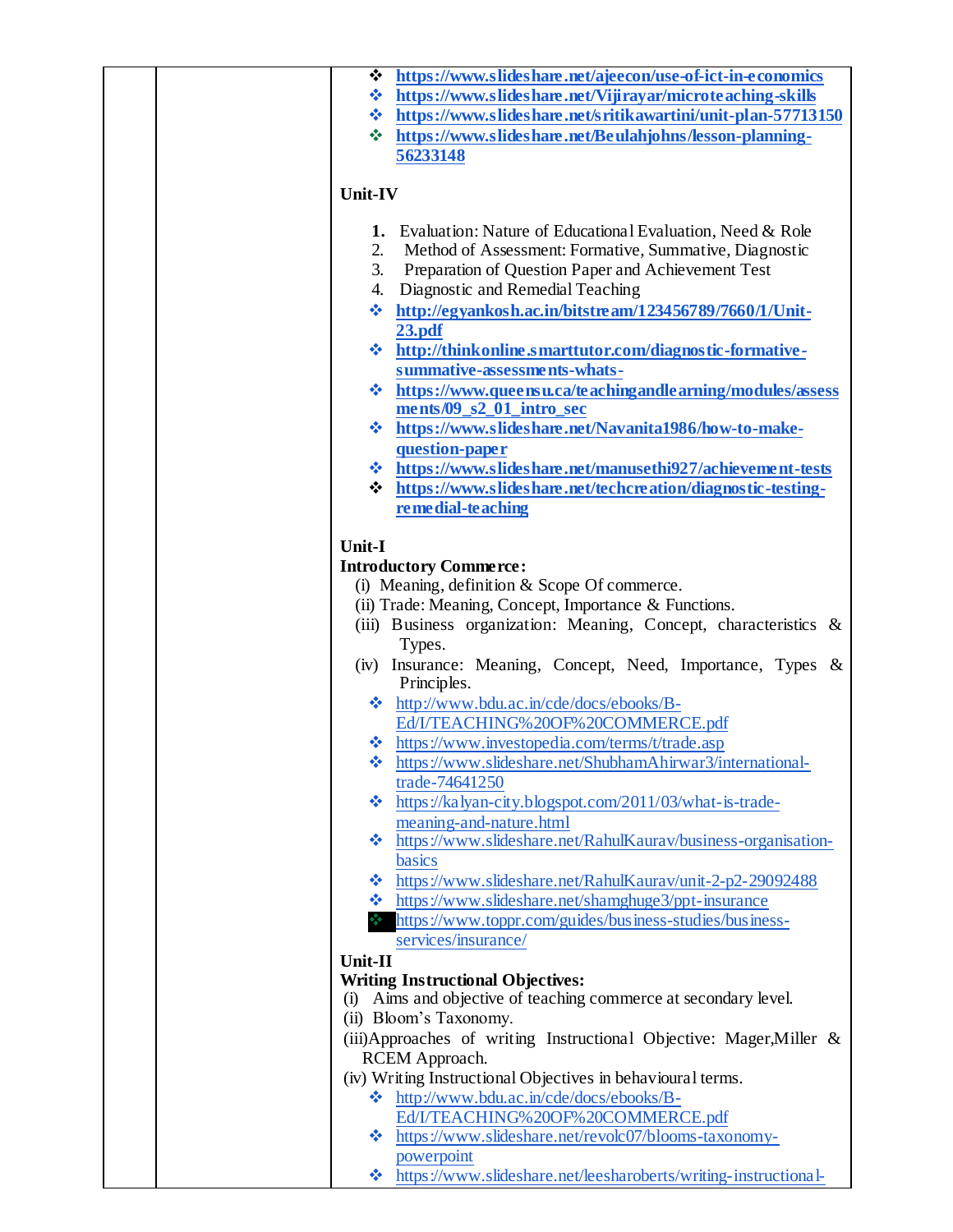|    |                  | objectives-9561063                                                      |
|----|------------------|-------------------------------------------------------------------------|
|    |                  | ❖ https://www.slideshare.net/leesharoberts/writing-instructional-       |
|    |                  | objectives2013                                                          |
|    |                  | ❖ https://www.slideshare.net/MERINC/traditional-and-mm-                 |
|    |                  | approach-in-capital-structure                                           |
|    |                  | ❖ https://www.slideshare.net/maheswarijaikumar/types-of-lesson-         |
|    |                  | plan-177829069                                                          |
|    |                  | $\cdot \cdot$ https://slideplayer.com/slide/6997280/                    |
|    |                  |                                                                         |
|    |                  | <b>Unit-III</b>                                                         |
|    |                  | <b>Lesson Planning in Commerce:</b>                                     |
|    |                  | (i) Meaning, Concept & Importance of Lesson Planning.                   |
|    |                  |                                                                         |
|    |                  | (ii) Various approaches to lesson planning: Herbart approach $\&$       |
|    |                  | Morrison approach.                                                      |
|    |                  | (iii) Preparation of Lesson Plan                                        |
|    |                  | https://www.slideshare.net/maheswarijaikumar/types-of-lesson-<br>參      |
|    |                  | plan-177829069                                                          |
|    |                  | ❖ https://www.slideshare.net/priti_sonar08/herbartian-model-1           |
|    |                  | ❖ http://freenaleen.blogspot.com/2013/12/lesson-plan-steps-             |
|    |                  | herbartian-approach.html                                                |
|    |                  | https://www.slideshare.net/jeffreybringasantos/mastery-<br>察            |
|    |                  | techniques-of-teaching                                                  |
|    |                  |                                                                         |
|    |                  | Unit-IV                                                                 |
|    |                  | Topics covered with links of e-content/Materials                        |
|    |                  | (i) Methods of teaching commerce: Lecture, Project, Problem solving.    |
|    |                  | (ii) Co-curricular activities: Objectives & Various types.              |
|    |                  | (iii) Different Types of Co-Scholastic activities for strengthening the |
|    |                  | understanding of commerce.                                              |
|    |                  | (iv) Formative V/s Summative Assessment.                                |
|    |                  | (v) Construction of Achievement test in commerce                        |
|    |                  | ❖ https://www.slideshare.net/FIROZQURESHI/lecture-method-               |
|    |                  | 64021226                                                                |
|    |                  | https://www.slideshare.net/keerthigopi222/lecture-method-<br>參          |
|    |                  | 32981272                                                                |
|    |                  |                                                                         |
|    |                  | https://www.slideshare.net/sallantes/project-method-ppt<br>❖            |
|    |                  | https://www.slideshare.net/jalpaJalpa/problem-solving-<br>46            |
|    |                  | method-70785955                                                         |
|    |                  | ❖ https://www.slideshare.net/sarmadamy/cocurricular-                    |
|    |                  | activities-31394686                                                     |
|    |                  | Attps://www.slideshare.net/shaziazamir3/cocurricular-                   |
|    |                  | activities                                                              |
|    |                  | https://www.slideshare.net/sarmadamy/cocurricular-<br><b>SALE</b>       |
|    |                  | activities-31394686                                                     |
|    |                  | https://www.jagranjosh.com/articles/role-and-importance-of-<br>-3       |
|    |                  | cocurricular-activities-at-                                             |
|    |                  | schttps://www.slideshare.net/CindsBaares/types-of-                      |
|    |                  | assessment-37820430                                                     |
|    |                  | ❖ https://www.slideshare.net/jcheek2008/formative-assessment-           |
|    |                  | vs-summative-assessment                                                 |
|    |                  | ❖ https://www.slideshare.net/Navanita1986/how-to-make-                  |
|    |                  | question-paper                                                          |
|    |                  | https://www.slideshare.net/manusethi927/achievement-tests<br>❖          |
|    |                  |                                                                         |
| 10 | SOE020218C2024,  |                                                                         |
|    | Art in Education | Unit-3                                                                  |
|    | (Visual and      |                                                                         |
|    |                  |                                                                         |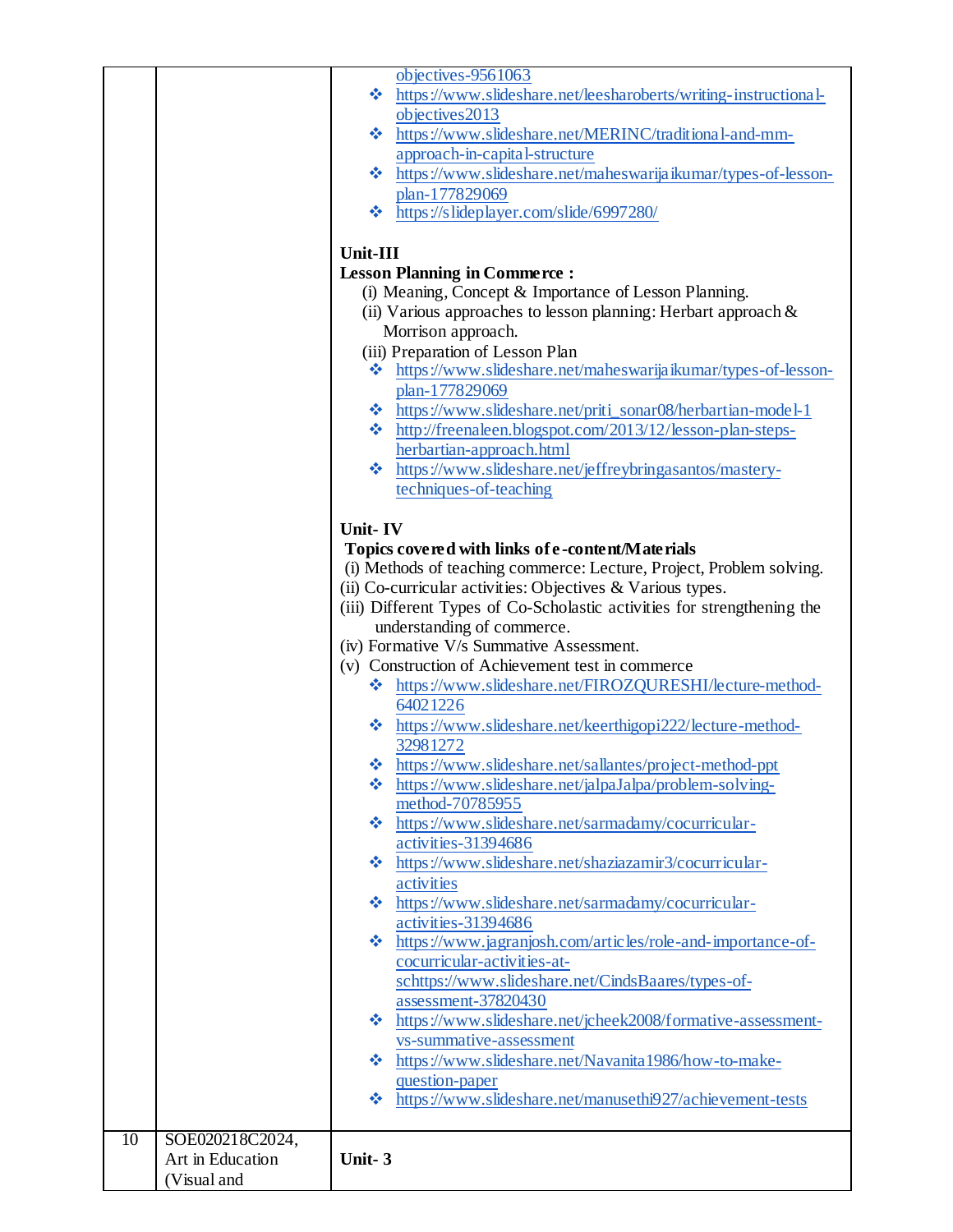|    | Performing Arts) $& 4$<br>Mr. Dilip Kumar                                                    | 1. Making of Object Drawing, Portrait Painting, Clay Model,<br><b>Rangoli and Glass Painting</b><br>* https://drive.google.com/open?id=1VTuwD3XvhiMMHse4QTZ<br>9Py62G6kZcYLK<br>$\cdot \cdot \cdot$ https://drive.google.com/open?id=1x05qZxUp9ZUTzGraDVxW<br>oWOIgw5Rarr9<br>$\cdot \cdot \cdot$ https://www.google.com/search?newwindow=1&sxsrf=ALeKk0<br>22mik9J6Dz7UeSdu_dW_Gkpm_szQ%3A1584680895337&ei=<br>v090XsqkFJ6c4-<br>EPrfqDgAk&q=still+life+pancel&oq=still+life+pancel&gs_l=ps<br>$y$                                                                       |
|----|----------------------------------------------------------------------------------------------|---------------------------------------------------------------------------------------------------------------------------------------------------------------------------------------------------------------------------------------------------------------------------------------------------------------------------------------------------------------------------------------------------------------------------------------------------------------------------------------------------------------------------------------------------------------------------|
|    |                                                                                              | ab.30i13110.27378.33376338260.20.210.1219.0j6j10<br>1.gws-wiz0i71j0i67j0j0i2i203j0i10j0i8i13i30.vi-<br>IPdgofBU&ved=0ahUKEwiKgOWupKjoAhUezjgGHS39AJAQ<br>4dUDCAs&uact=5<br>$\cdot \cdot \cdot$ https://www.google.com/search?newwindow=1&sxsrf=ALeKk0<br>1DwtfRwoWNrr9nA5IohxQVzFlneg%3A1584681012071&ei=<br>NFB0XomMBP2X4-<br>$EPz7e76AY&q=Portrait+Pairting+pencil&oq=Portrait+Pairting$<br>$+$ pencil&gs_l=psy-<br>ab.30l3j0i22i30l2.16086.23086274410.20.170.1188.0j8<br>01gws-wiz0i71j35i39j0i20i263j0i67.HGXccMRP-<br>6E&ved=0ahUKEwiJ9rnmpKjoAhX9yzgGHc_bDm0Q4dUDC |
|    |                                                                                              | As&uact=5<br>2. Free Handwriting and Calligraphy<br>https://drive.google.com/open?id=1Ii0v4ogrcpJDAqcmqmX<br>❖<br>SedaD7UrF4MX2<br>Unit-4                                                                                                                                                                                                                                                                                                                                                                                                                                 |
|    |                                                                                              | 1. Arrangement Painting with Ladyfinger, Potato, Onion etc.<br>https://drive.google.com/open?id=1rNY6xQvcNhdqEFRxJkIhpe<br>$\bullet$<br>FDazP5D0y<br>https://drive.google.com/open?id=1B9bqWLM2ApDLrkv4g5O<br>HGLFxH4XaiknK                                                                                                                                                                                                                                                                                                                                               |
|    |                                                                                              | 2. Collage Making<br>https://drive.google.com/open?id=1cPYlSkvW2aBXEeXlo9fzZ<br><b>BPxRQJwsDaR</b><br>https://drive.google.com/open?id=1mH-<br>$\bullet$<br>H3EJpksJEe4ehNGjYo2wHE2n6Avf7                                                                                                                                                                                                                                                                                                                                                                                 |
| 12 | SOE020236GEC2024,<br><b>ICT</b> in Education<br>& 4<br>Dr. Kiran                             | Information is not submitted by Dr. Kiran till date i.e. 02.04.2020                                                                                                                                                                                                                                                                                                                                                                                                                                                                                                       |
| 13 | SOE020237GEC2024,<br><b>Essentials of Guidance</b><br>and Counseling $& 4$<br>Dr. Amit Singh | Unit-II<br>Topics to be covered with links of e-content/Materials<br>Meaning and Definition of Counseling<br>Characteristics of Counseling<br>$\bullet$<br>Difference between Guidance and Counseling<br>$\bullet$<br>Types of Counseling:<br><b>Direct Counseling</b><br><b>Indirect Counseling</b><br>$\bullet$                                                                                                                                                                                                                                                         |